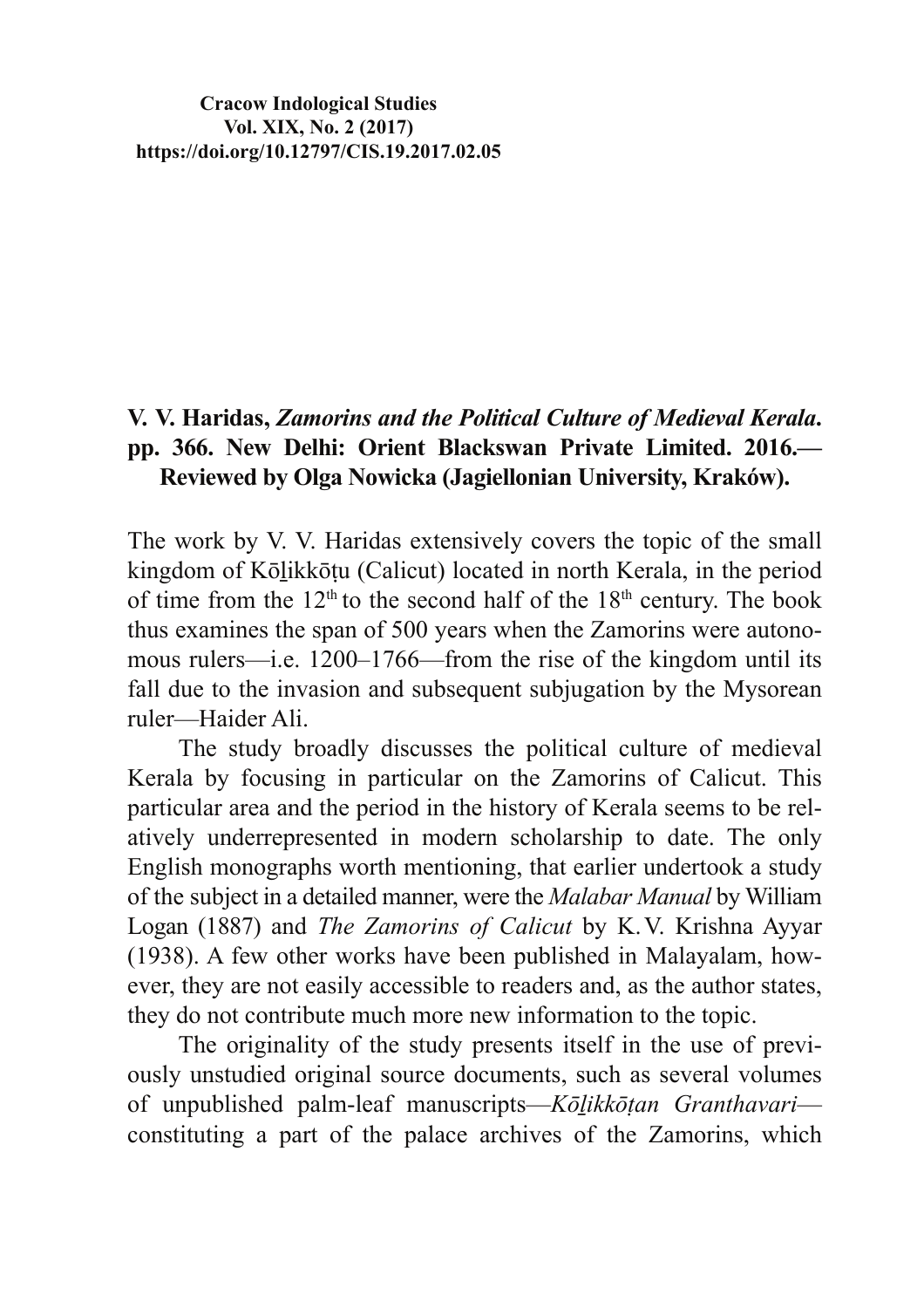document the political and royal establishments of the rulers of Calicut. Certainly, gaining access to these materials, which were difficult to obtain, required a lot of effort and labour as did their further analysis, demanding exceptional professional skills in dealing with the manuscripts. The comprehensive use of these source texts—so far studied only to a limited extent by K. V. Krishna Ayyar and N. M. Nampoothiry—resulted in the significantly improved monograph about the history of the kingdom of Kōlikkōtu.

In his book Haridas presents a thorough examination of running the state by means of a complex "government machinery". The author explores in depth the different ways the Zamorins exerted authority through various circuits of power, such as local chieftains, magnates and members of the roval family. He reveals to the reader the elaborate network of interrelations between the king and the functionaries working for the kingdom's administration. For this purpose he makes use of the original documents from the palace archives that list in detail the retinues of particular functionaries. Thus the critical approach towards previously unstudied indigenous source materials allows him to clarify the political mechanisms in the kingdom of Kōlikkōțu in this period of almost six centuries. By examining the political strategy of the ruling house, the author sheds light on the nature of the state in medieval Kerala under the reign of the Zamorins. In his study Haridas offers the reader a full picture of the character of kingship in all its aspects—ritualistic, symbolic and political.

The book contains ten chapters. The author starts with the presentation of sources and perspectives used during the preparation of the monograph. Documents, either of indigenous origin as well as foreign accounts, were consulted by Haridas. The main textual basis for the book was the already mentioned *Kōlikkōtan Granthavari*, which constitutes a series of about seventy volumes of palm leaf manuscripts and two hundred volumes of paper records written mostly in Malayalam script (with the exception of a few which were in Köleluttu script). The content of those documents falls into two main categories—part of them describe incomes and expenditures, while the rest give details about